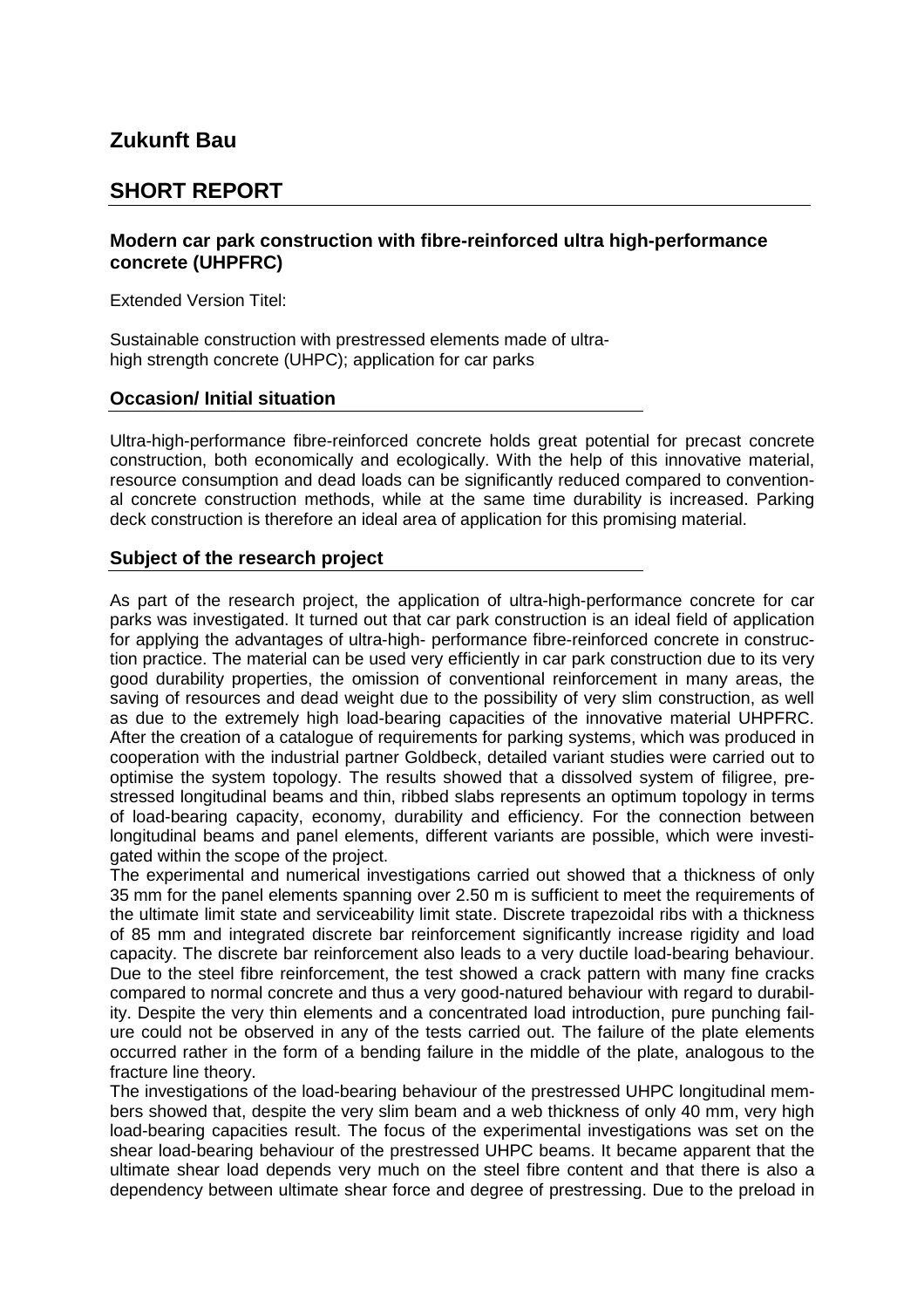the beam and the crack-bridging effect of the steel fibres, shear and bending cracks could only be detected at a very high load level, which has a positive effect on long-term durability. For the connection of the longitudinal member with the panel elements and for the joining of the panel elements to each other, various possibilities were investigated and corresponding push-out tests were carried out for selected constellations. On the one hand, a dovetailshaped slab joint was developed and analyzed, which makes it possible to connect the slab parts together without connecting reinforcement and thus more permanently or without coating. The compensation of constructional tolerances can be ensured by the arrangement of a narrow joint between the elements, which is subsequently poured again. The installation of the elements can be done very simply, analogous to the LEGO principle. The failure of this type of connection was caused throughout by shearing of the shear cams in the longitudinal member. The arrangement of stirrup reinforcement in the shear cams increases the ductility accordingly. In addition to the dovetail connections for the connection, cam connections with a dry, screwed joint and a wet joint were also examined.

### **Conclusion**

The research project demonstrated the advantages of ultra-high-performance fibre-reinforced concrete, such as its excellent durability properties and the reduction of dead weight, for use in car park construction. The load-bearing system developed, consisting of prestressed longitudinal beams and filigree panel elements, has extremely small cross-section dimensions while maintaining the same load-bearing capacity. This and the developed joining principle without connecting reinforcement and coatings would result in considerable advantages during installation. Due to the excellent durability properties, any coatings (common in car park construction) can be dispensed with.

#### **Basic Information**

Short title: Modern car park construction with fibre-reinforced ultra high-performance concrete (UHPFRC)

Researcher / Project Management:

Univ.-Prof. Dr.-Ing. Oliver Fischer, Technische Universität München, Lehrstuhl für Massivbau

Nicholas Schramm, M.Sc., Technische Universität München, Lehrstuhl für Massivbau

Prof. Dr.-Ing. Jörg Jungwirth SSF Ingenieure AG Hochschule München, Fachbereich Massivbau

Total costs: 307.151,50 €

Proportion of federal subsidy: 199.651,50 €

Project duration: 2,5 Jahre

## **Figures:**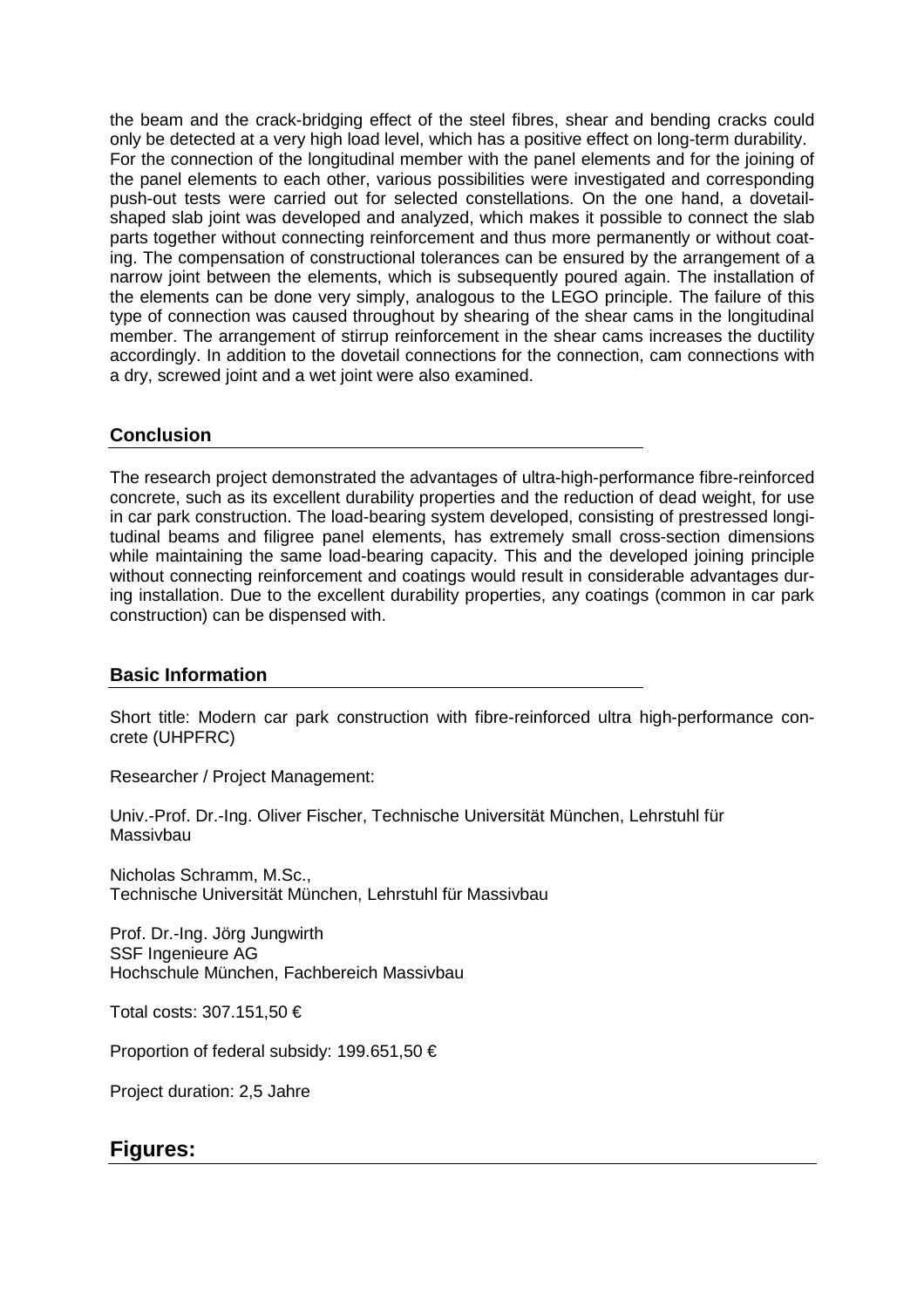Photo credits:



Figure 1: Bruchbild Plattenlement.png

Caption: Fracture pattern of a panel element with reinforced trapezoidal ribs after the test



Figure 2: Fügemethode mit schwalbenschwanzförmigen Schubnocken.png Caption: Joining method with dovetail-shaped shear cams (test specimen before grouting the joint for tolerance compensation)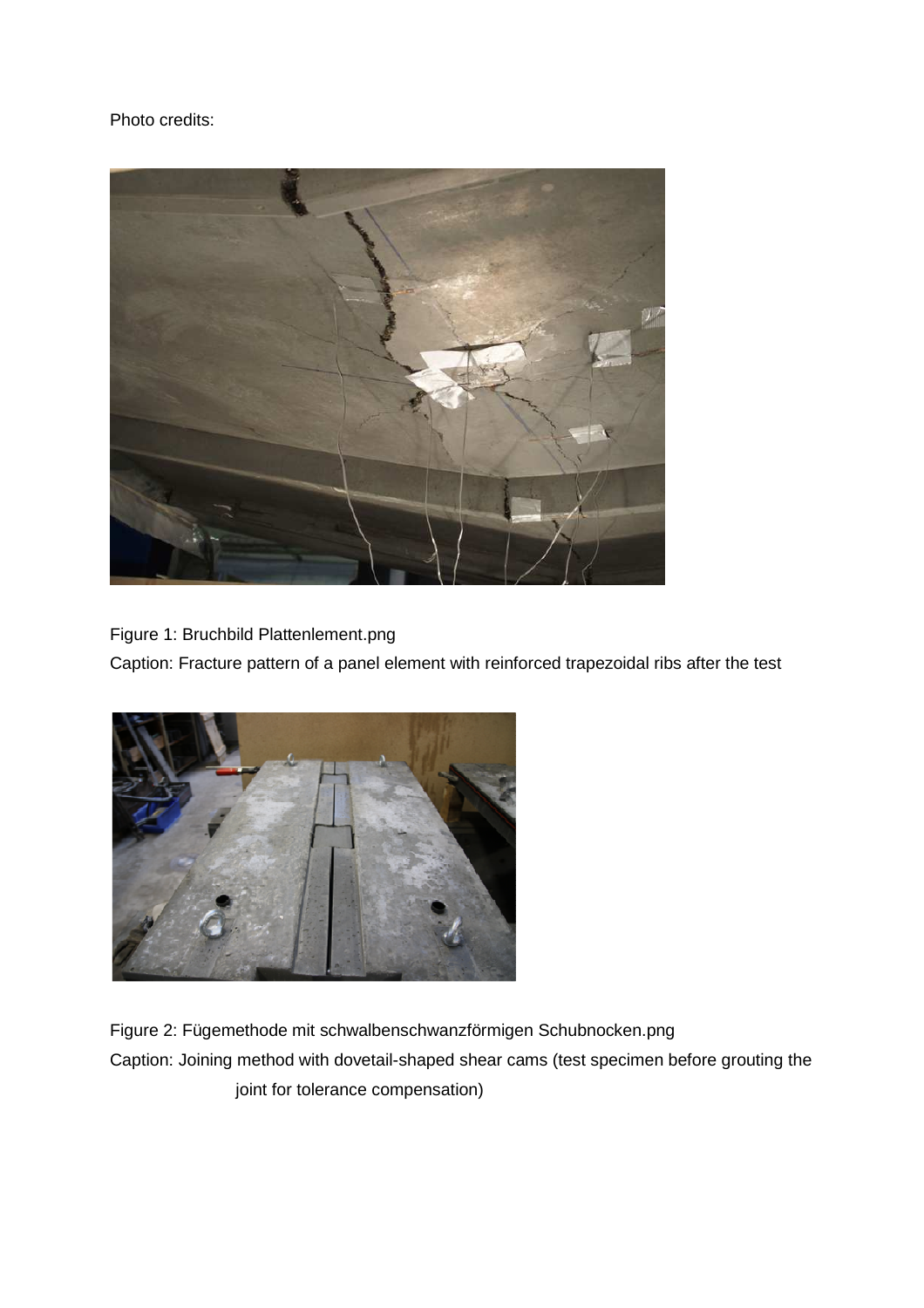

## Figure 3: Fügemethode.png

Caption: Animated representation of the joining principle with dovetail-shaped shear cams on the longitudinal beam and the corresponding negative recesses in the panel elements



Figure 4: Längsträgerelement im Substrukturversuchsstand.jpg

Caption: Testing of a prestressed longitudinal member with a web thickness of 40 mm in the

TUM substructure test rig



Figure 5: Parkdecksystem.png Caption: Resolved parking deck system made of UHPFRC with prestressed longitudinal beams and filigree panel elements